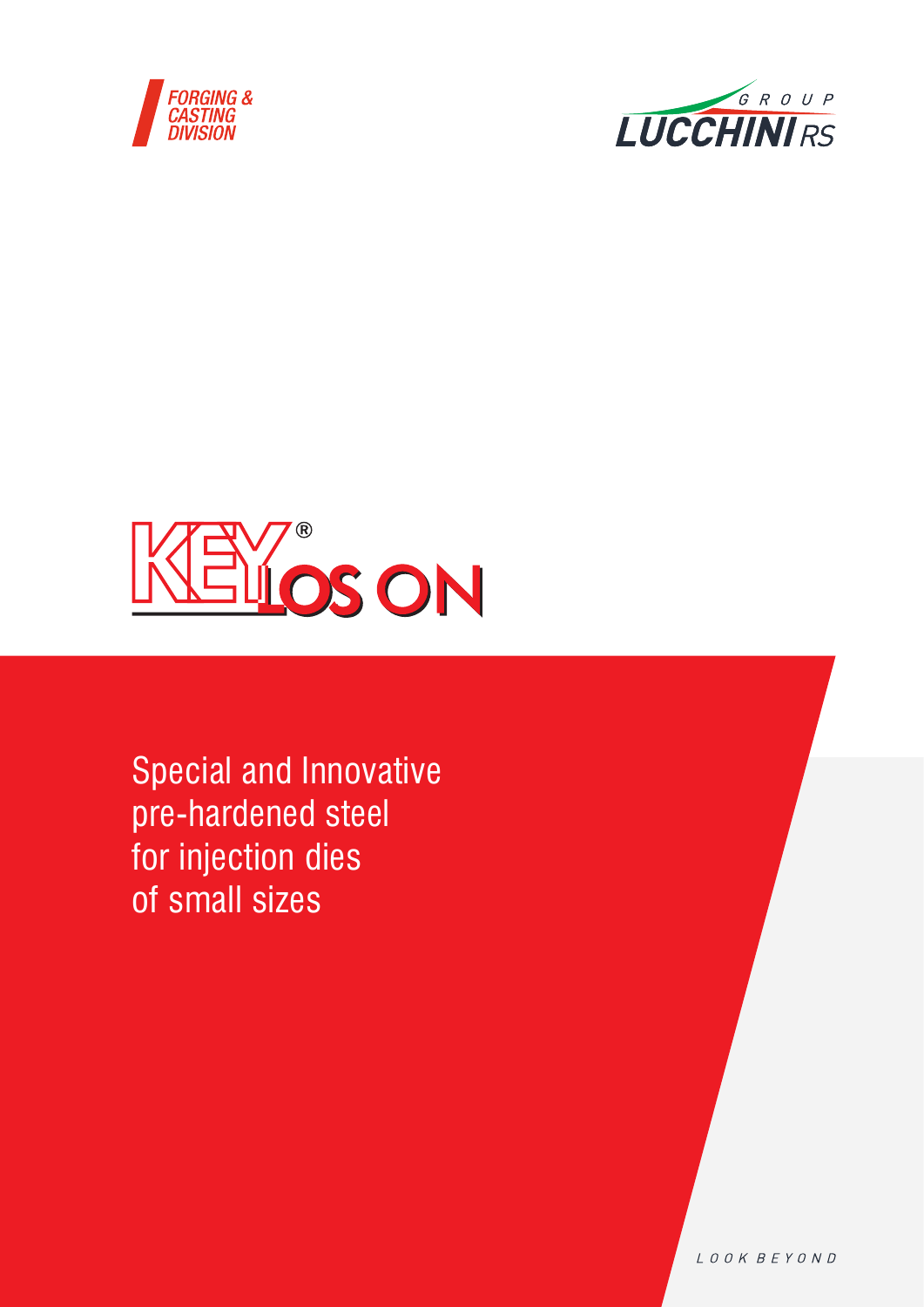





## General characteristics

KeyLos® ON is a Chromium Molybdenum alloyed steel intended for injection dies of small size, up to 500 mm, bolsters or for all the moulds where short manufacturing time and low tooling cost are necessary.

KeyLos® ON represents the economic option for small moulds that need a good equilibrium between:

- mechanical properties;
- machinability;
- micro-purity.

KeyLos® ON can be supplied in the pre-hardened state to gives hardness in surface between 280 and 330 HB.

For the detected hardness values in standard sized products, the following correlation is usually valid and guaranteed:

 $(HB<sub>Surface,min required</sub> - HB<sub>Core</sub>) \leq 20HB$ 

KeyLos® ON is 100% ultrasonically tested in accordance with the most stringent NDT standards.

KeyLos® ON can represent a perfect cost/performances ratio, thanks to the mix between its particular chemical analysis and the specific heat treatment.

Good mechanical properties are combined with a quite good machinability and high finishing properties.

Polishing and Photoengraving are lightly good, thanks to a low S content and thanks to the fine and homogeneous microstructure.

Tests carried out together with highly qualified partners have confirmed the high qualities of KeyLos® ON, particularly suited when easy design modifications can be required.

Also welding, in case of extreme repairing only, is possible.

Thanks to a controlled chemical analysis and a particular manufacturing process, KeyLos® ON benefits from a small variation in mechanical characteristics between surface and core and it is recommended for blocks of thickness up to 500 mm.

KeyLos® ON is the ideal choice when customer looks for a tooling cost reduction, through a suited steel grade with good balanced mechanical characteristics, without recourse to materials richest in alloying elements.

KeyLos® ON is also designed with the aim to guarantee the minimum use of virgin materials, moving toward the use of scrap categories difficult to be recycled, that can became food for the steel making production of KeyLos® ON grade.

KeyLos® ON represents a quick and cost effective way to obtain high quality plastic parts at low cost, collecting a quite long mould life and optimizing the environmental sustainability of the product.

It is difficult to predict the improvement that a innovative material will provide over the traditional one: it's only the feedback from service and the cooperation with Customers that can validate the longer mould life of the proposed materials.

KeyLos® ON is demonstrating good resistance to fatigue in many applications and a significantly longer mould life than conventional steel grades.

Continuous improvement of materials technology is managed in safety and in accordance with eco-consistency and sustainability criteria, because Lucchini RS believes that Safety and Environment are the main priorities in all the phases of the manufacturing process.

**2** KeyLos® ON / Rev.00 / 05.2019

LOOK BEYOND

The content of this brochure is intended for information only and cannot be considered as binding in connection with the supply of material. All information, except for the cases of law, are strictly confidential and can only be disclosed with permission of Lucchini RS S.p.A.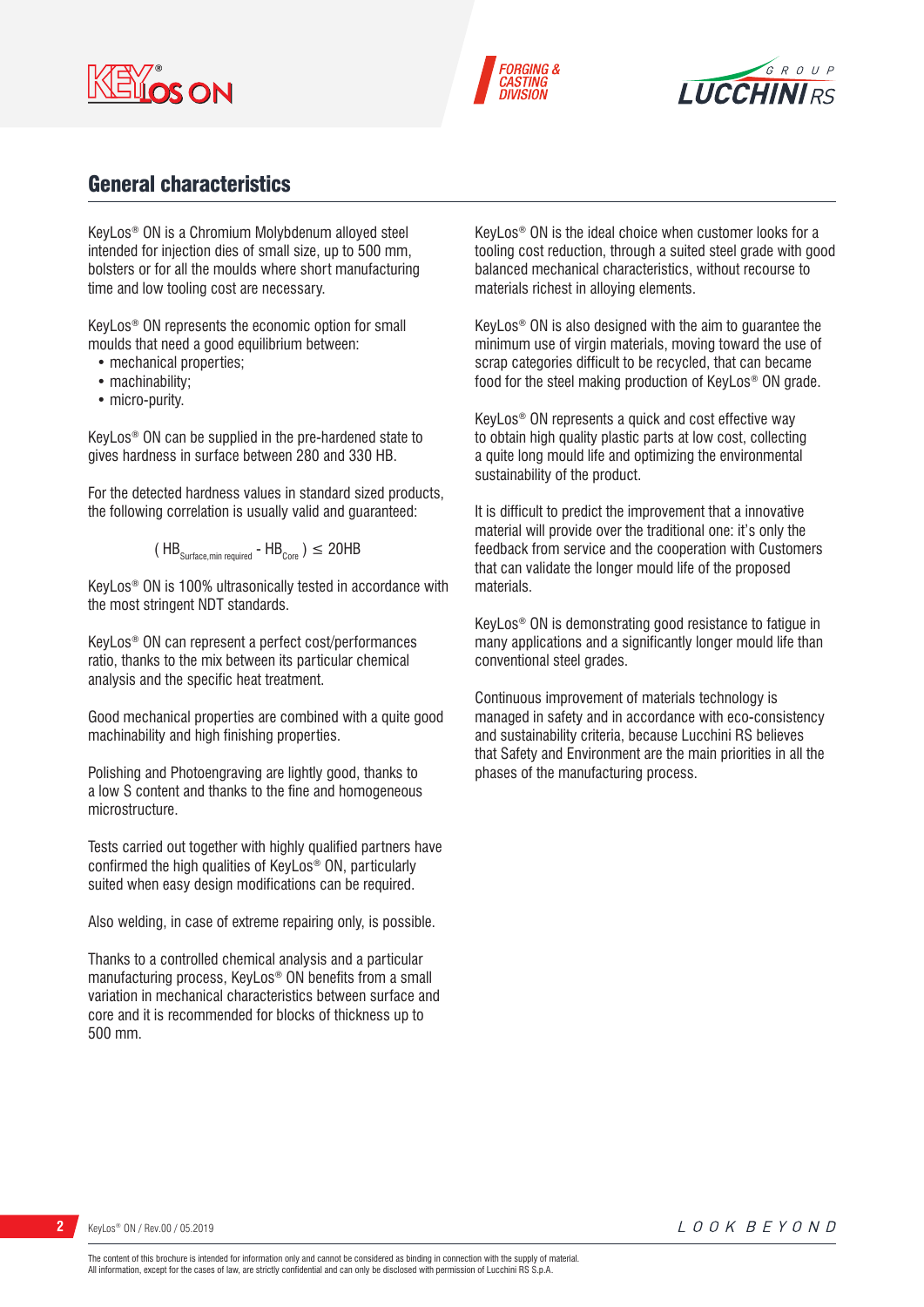





# Chemical analysis

|                                           | Range | $C[\%]$ | Si [%] | $Mn$ [%] | Cr [%] | Mo [%] | Ni [%] |
|-------------------------------------------|-------|---------|--------|----------|--------|--------|--------|
| <b>KEY's</b> ON<br>Alloying [% in weight] | min   | 0,40    | 0,50   | 0,90     | 0,80   |        |        |
|                                           | max   | 0,50    | 0,80   | 1,30     | 1,20   | 0,30   | 0,50   |

Table for comparison of international classification

**W. Nr.**  $/$ <br>DIN designation:  $\approx$ 45CrMo4 **DIN** designation:

Lucchini RS's tool steels have been researched and formulated in order to optimize the material performances.

## Main applications

The pre hardened steel KeyLos® ON lends itself to the following applications:

Plastics moulding:

- dies of small size for the automotive industry;
- particular dies for the food industry;
- dies for the stamping of rubber;
- dies for compression stamping (SMC, BMC);
- die bolsters for plastic dies;
- mechanical components.

# Physical and mechanical properties

#### *Main physical properties*

| <b>KEYOS ON</b>                                | $20^{\circ}$ C | $250^\circ C$ | $500^{\circ}$ C |
|------------------------------------------------|----------------|---------------|-----------------|
| Modulus of elasticity [GPa]<br>(1GPa=1000 MPa) | 210            | 196           | 177             |
| Coefficient of thermal<br>expansion [10-6/K]   |                | 12,8          | 15.2            |
| Thermal conductivity<br>[W/mK]                 | 33,5           | 34.0          | 34,2            |

#### *Main mechanical properties*

| KEYOS ON                                 | $20^{\circ}$ C | $250^\circ C$ |
|------------------------------------------|----------------|---------------|
| Ultimate Tensile strength<br>(UTS) [MPa] | 820            | 680           |
| <b>Yield stress</b><br>(YS) [MPa]        | 620            | 490           |

The data are average values on standard production.

**3** KeyLos® ON / Rev.00 / 05.2019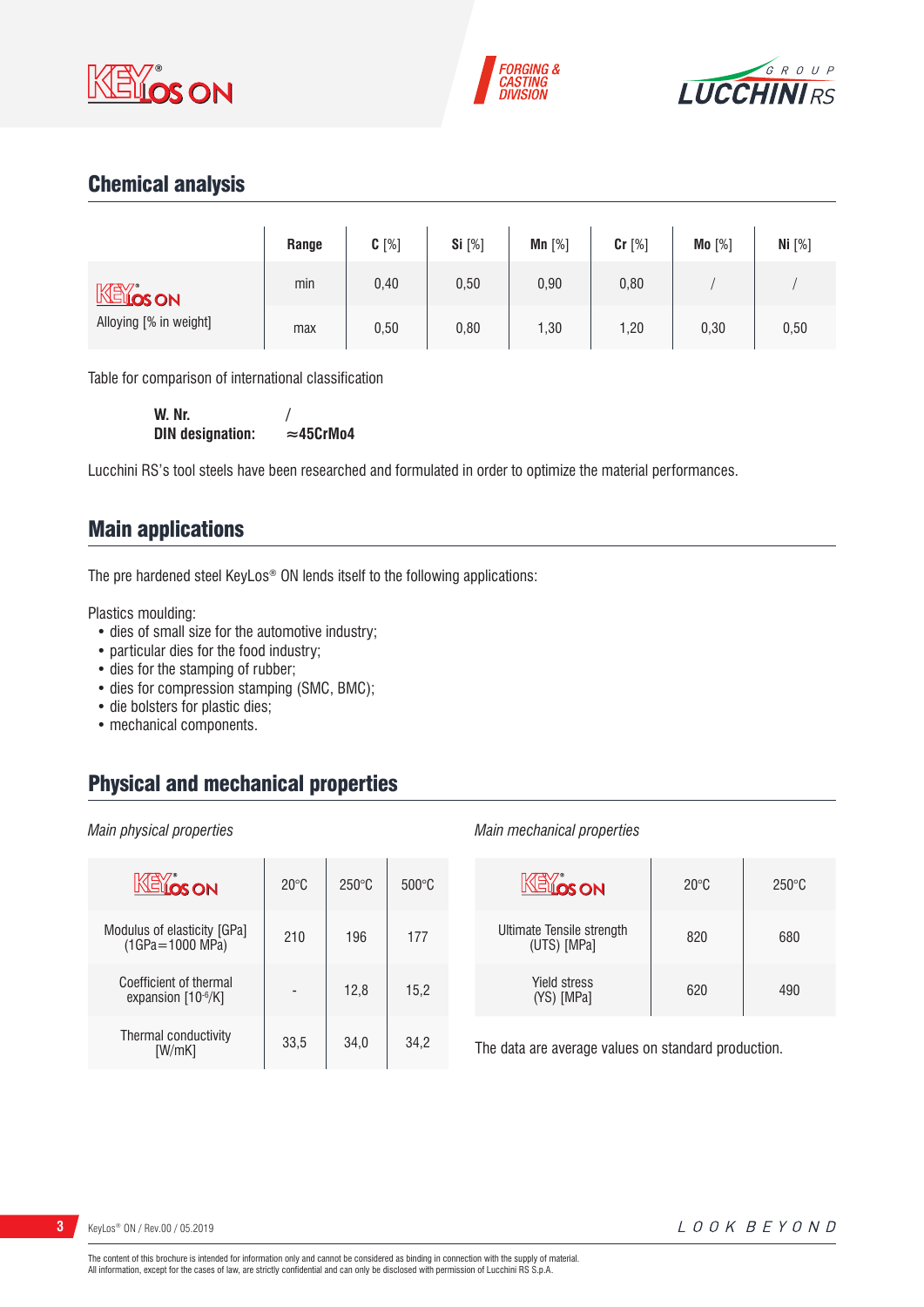





# Heat treatments

KeyLos® ON is supplied in the pre-hardened condition. If it is necessary to obtain different hardness levels or if a heat treatment cycle is necessary, the parameters in the following table are recommended.

The attached data are for information purposes only and must be varied dependent on the heat treatment facility and the thickness of the bar.

#### *Soft annealing*

| Recommended<br>temperature | 700°C                                                                     |
|----------------------------|---------------------------------------------------------------------------|
| Soaking time               | 60 minutes every 25 mm of thickness                                       |
| Cooling                    | Slow in the furnace at max 20 °C/h<br>to 600 °C, then at room temperature |

Annealing can be useful where an improvement in the machinability of the material is required.

#### *Stress Relieving*

| Recommended<br>temperature | $500\degree C$                                                                     |  |  |
|----------------------------|------------------------------------------------------------------------------------|--|--|
| Soaking time               | 60 minutes very 25 mm of thickness                                                 |  |  |
| Cooling                    | Slow in the furnace at max 20 $\degree$ C/h<br>to 200 °C, then at room temperature |  |  |

If the suggested temperature is lower than the tempering temperature, the stress relieving temperature will be 50° C lower than the tempering temperature previously applied.

Stress relieving is recommended where it is necessary to eliminate residual stresses induced by mechanical working or by a preceding heat treatment.

#### *Hardening*

| Recommended<br>temperature | $890^\circ C$                |  |  |
|----------------------------|------------------------------|--|--|
| Soaking time               | 60 min every 25 mm thickness |  |  |
| Cooling                    | Polymer or Water quench      |  |  |

We suggest to carry out hardening on material supplied in the annealed condition and tempering immediately afterwards.

#### *Tempering*



Tempering curve obtained on a test piece austenitised at 890 °C. After tempering it may be useful to carry out a stress relieving cycle at 50 °C less.

### *Induction hardening*

It is possible to interpose an induction hardening cycle. Air-cooling is recommended, followed by tempering.

#### *Nitriding*

KeyLos® ON is suitable for ion and gaseous nitriding. Such a treatment is very advantageous in the case of extremely severe applications for the die or matrix.

The increase in surface hardness produced by the nitriding treatment prolongs the life of the component.

Modern nitriding procedures assure constant dimensions. It is recommended to treat the piece in the finish-machined state.

In any case, other properties can be analyzed and studied deeper by Lucchini RS on specific Customer request: please consult Lucchini RS specialists of MET Department.

**4** KeyLos<sup>®</sup> ON / Rev.00 / 05.2019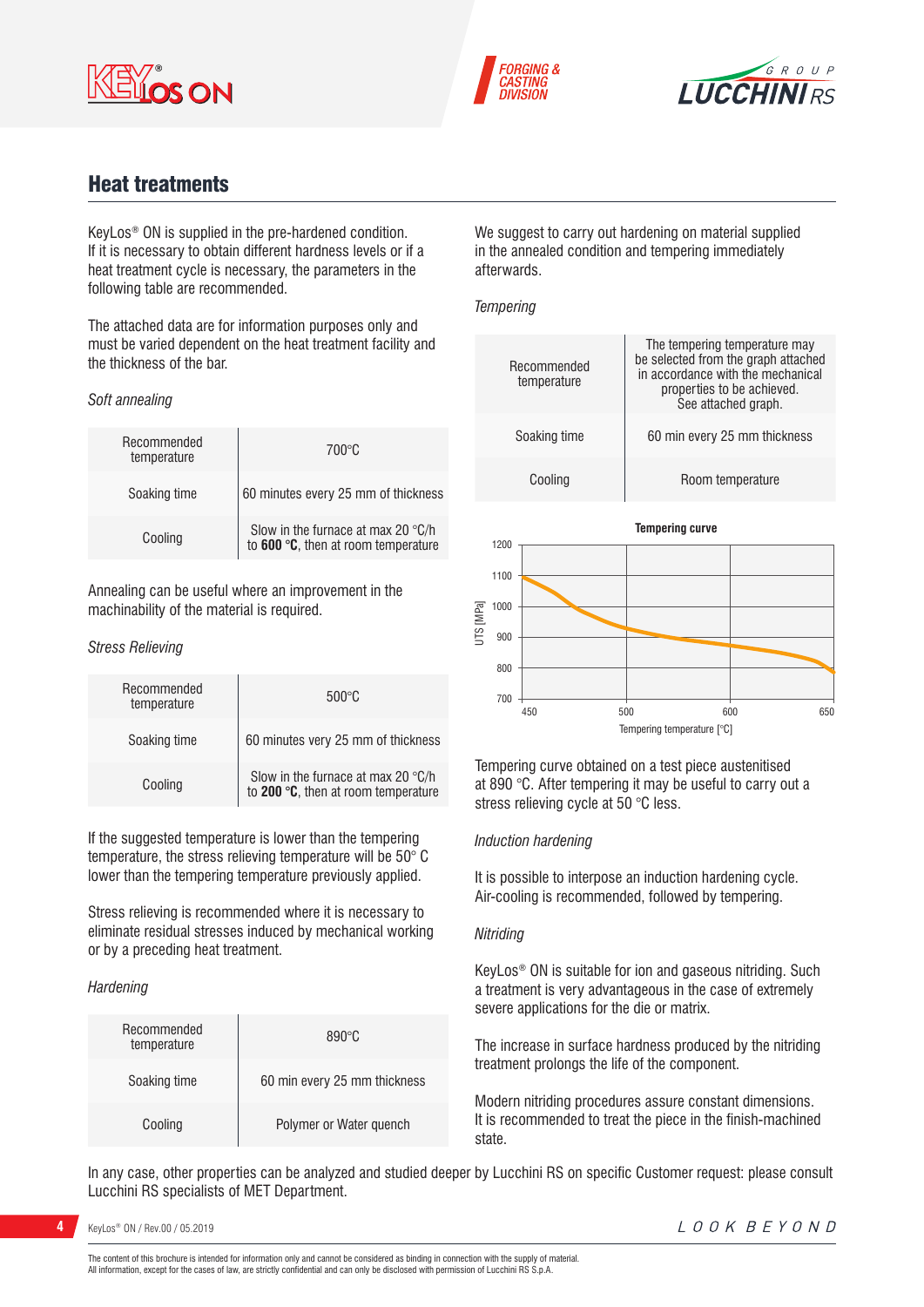





# CCT Curve



# Microstructure of KEYLOS® ON



The microstructure of KeyLos® ON detected about 20 mm under surface is tempered martensite.